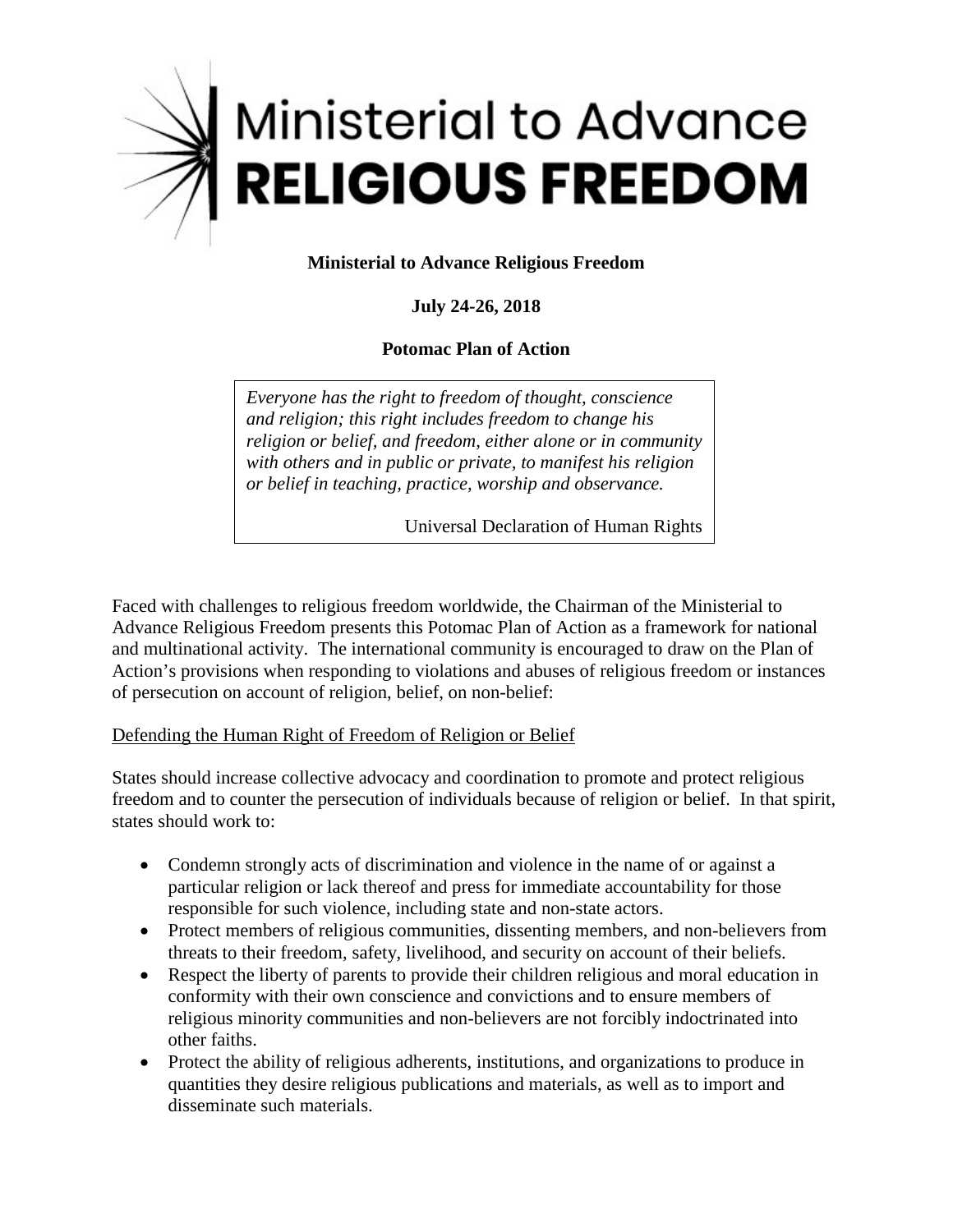- Increase international understanding of how suppression of religious freedom can contribute to violent extremism, sectarianism, conflict, insecurity, and instability.
- of individuals to express their religious beliefs and to practice their faith, or otherwise • Ensure false accusations of "extremism" are not used as a pretext to suppress the freedom limit freedoms of peaceful assembly and association.
- Eliminate restrictions unduly limiting the ability of believers and non-believers to manifest their faith or beliefs in observance and practice, either alone or in community with others, through peaceful assembly, worship, observance, prayer, practice, teaching, and other activities.
- the right to freedom of religion or belief. • Speak out bilaterally, as well as through multilateral fora, against violations or abuses of

## Confronting Legal Limitations

States should promote religious freedom and bring their laws and policies into line with international human rights norms regarding freedom of religion or belief. In that spirit, states should work to:

- Protect freedom of thought, conscience, religion, or belief and ensure individuals can freely change beliefs, or not believe, without penalty or fear of violence, and encourage the repeal of provisions penalizing or discriminating against individuals for leaving or changing their religion or belief.
- Encourage any state-managed registration systems for official recognition of religious communities be optional (rather than mandatory) and not unduly burdensome, so as to help facilitate the free and legal practice of religion for communities of believers.
- select, appoint, and replace their personnel in accordance with their beliefs without • Allow religious communities to establish freely accessible places of worship or assembly in public or private, to organize themselves according to their own hierarchical and institutional structures, to train their religious personnel and community members, and to government interference.
- Repeal anti-blasphemy laws, which are inherently subjective, and often contribute to sectarianism and violent extremism. Enforcement of such laws unduly inhibits the exercise of the rights to freedoms of religion, belief, and expression and leads to other human rights violations or abuses.
- Recognize that respect for religious freedom can afford space to religious actors to engage in constructive efforts to prevent and counter violent extremism, terrorism and conflict, and to collaborate with non-religious actors on the same.
- Encourage the development of conscientious objection laws and policies to accommodate the religious beliefs of military age persons and provide alternatives to military service.

## Advocating for Equal Rights and Protections for All, Including Members of Religious Minorities

States should promote the human rights of members of religious minorities, dissenting members from the majority faith, and non-believers, including freedom of religion or belief. In that spirit, states should work to: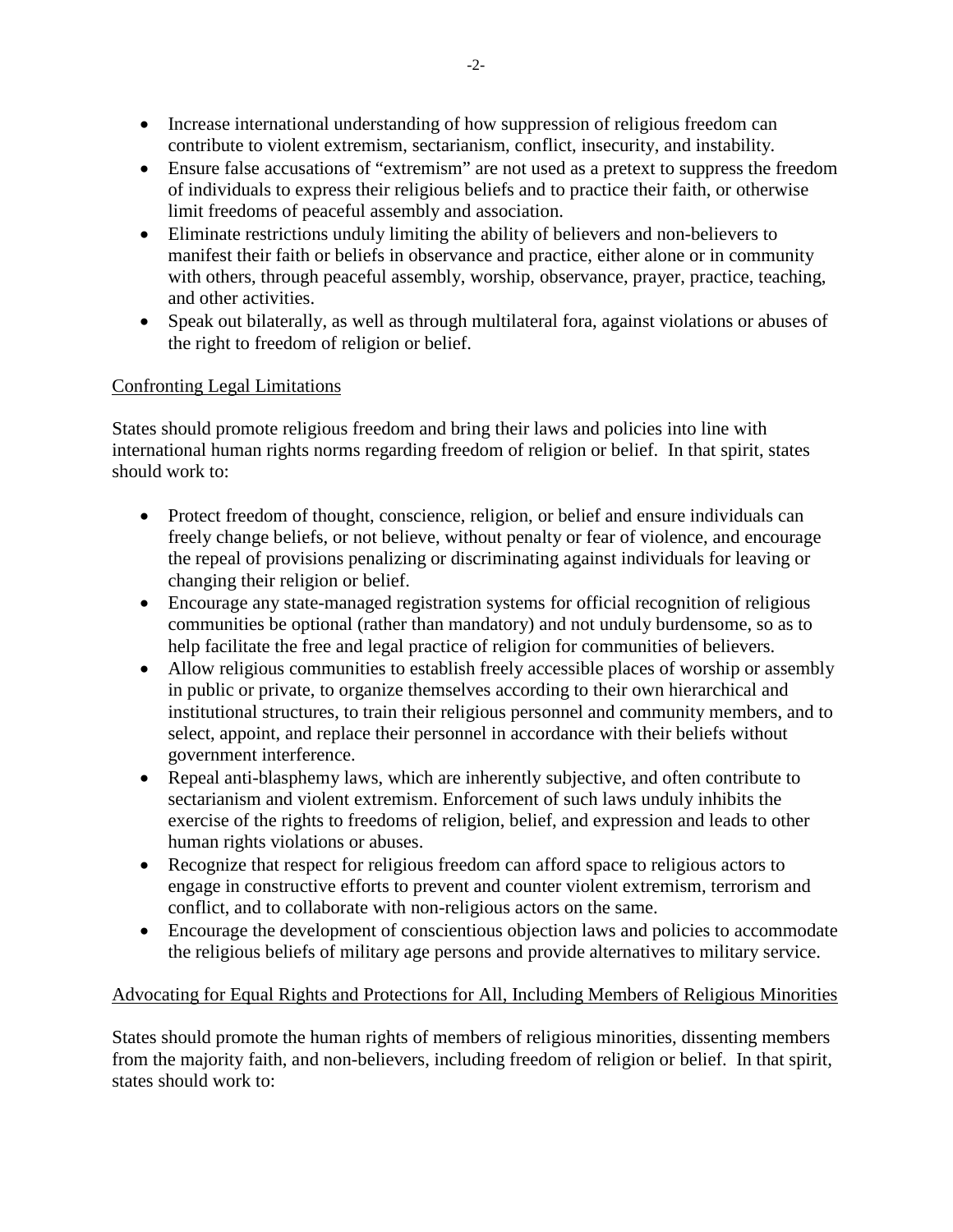- Treat all persons equally under the law regardless of an individual's religion, beliefs or religious affiliation, or lack thereof – and ensure law enforcement officials take measures to protect all persons, including members of religious minorities, from harm or discriminatory acts on account of their faith or beliefs.
- Prevent discrimination on the grounds of religion or belief in access to justice, employment, education and housing, in personal status and family laws, and in access to opportunities for expression in public forums.
- Ensure that all people, including religious minority community members, are free from forced conversions, and are entitled to and receive equal protection under the law without discrimination.
- Respond quickly to physical assaults on persons and the destruction or vandalizing of holy sites or property based on religion or belief, and hold those responsible accountable.
- • Encourage teaching about the value of intra- and inter-faith understanding and collaboration, and promote a general understanding of world religions to reduce harmful misunderstandings and stereotypes.
- Foster religious freedom and pluralism by promoting the ability of members of all religious communities, including migrant workers, to practice their religion, and to contribute openly and on an equal footing to society.
- Encourage authorities to denounce and condemn public discrimination and crimes targeting individuals on account of their religion or belief or lack thereof.

# Responding to Genocide and other Mass Atrocities

States should use appropriate diplomatic, humanitarian and other necessary means to protect their populations from genocide, war crimes, ethnic cleansing, and crimes against humanity, including when based on religious convictions. In that spirit, states should work to:

- Take immediate action to protect their populations from genocide, crimes against humanity, war crimes, and ethnic cleansing.
- Condemn messages or narratives that promote violence against the holders of certain religious or other beliefs or that foster intra- and inter-religious tensions, whether by government officials or non-state actors.
- suspected crimes when reports of atrocities arise, including genocide, war crimes, crimes • Take steps to support investigative efforts and work to preserve evidence and document against humanity, or ethnic cleansing.
- Hold accountable those responsible for genocide, crimes against humanity, war crimes, mass atrocities, and ethnic cleansing and related crimes, and employ mechanisms to promote accountability, justice, and reconciliation.
- Consider the needs of survivors and families of survivors of atrocities and provide them assistance and resources to help rebuild and heal traumatized communities and individuals in post-conflict areas.
- Work with willing victims and survivors of mass atrocities to develop and disseminate communications and educational efforts about their experiences, recovery and resilience.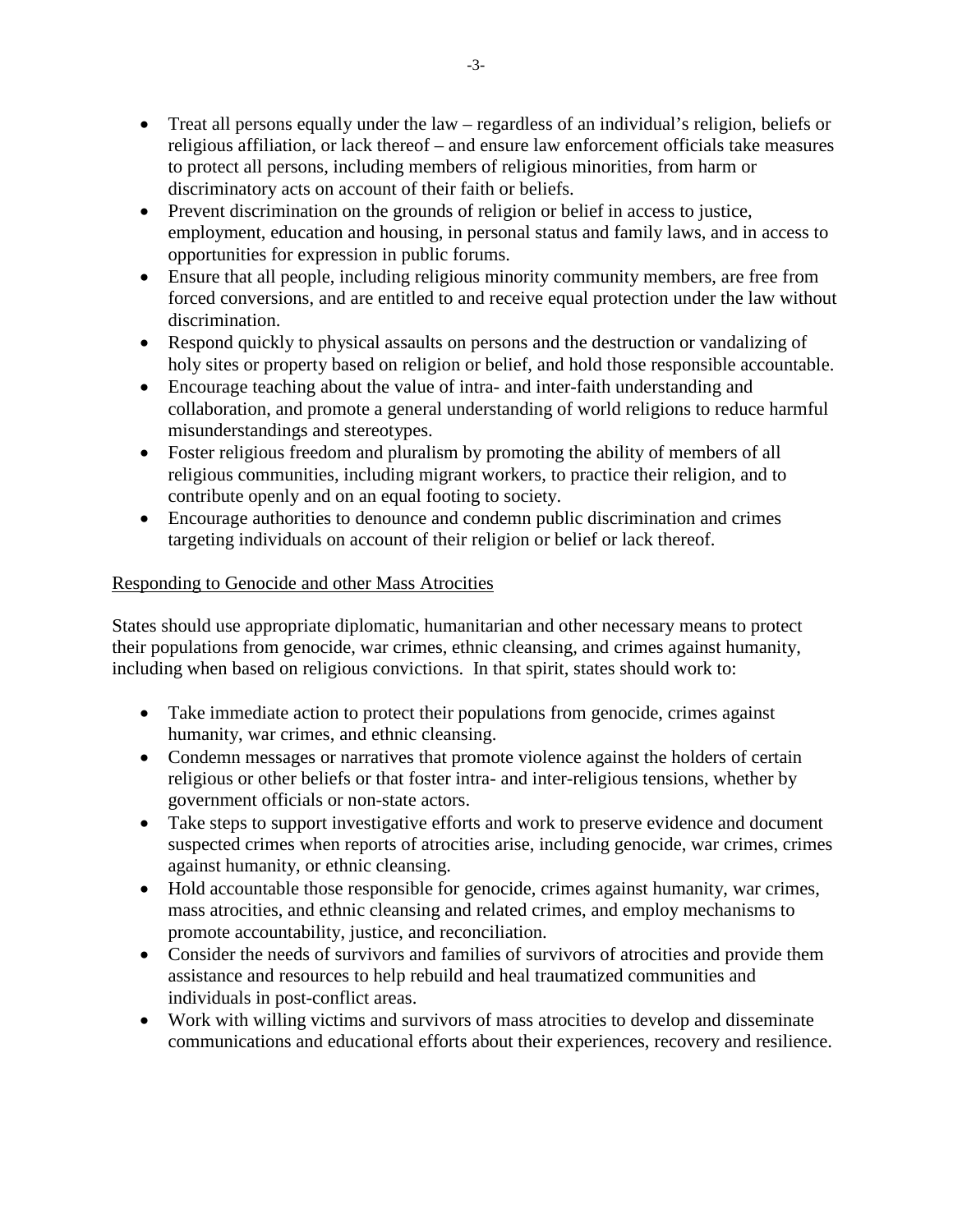#### Preserving Cultural Heritage

 threatened minority religious communities, particularly in conflict zones, and to preserve cultural States should increase efforts to protect and preserve cultural heritage, including that of heritage sites, even those of communities whose members have dwindled or emigrated to other countries. In that spirit, states should work to:

- and objects that promote respect for and protect heritage, including places of worship and • Adopt and implement policies that introduce or improve inventory lists of cultural sites religious sites, shrines, and cemeteries, and that take appropriate protective measures where such sites are vulnerable to vandalism or destruction by state or non-state actors.
- Safeguard heritage sites, and help other governments do so, by offering technical assistance and professional training to relevant officials, as well as provide emergency assistance for sites in immediate danger.
- Assist impacted communities to secure, protect, repair and/or stabilize their cultural heritage sites.
- • Encourage participation by the local population in the preservation of their cultural heritage, and engage members of religious communities and others, including their leadership, with training on ways to protect their cultural heritage from damage and/or looting.
- Assist with efforts to restore cultural heritage sites of significance to multiple communities in a conflict zone so as to foster intra- and inter-faith relations and rebuild trust.
- cultural heritage, by working with and through religious actors and other community • Raise public awareness, particularly among youth, of the significance and history of leaders.

## Strengthening the Response

States should take actions to respond to threats to religious freedom that continue to proliferate around the world. In that spirit, states should consider endorsing the Potomac Declaration and work to:

- Extend financial support to assist persons persecuted for their religious freedom advocacy, affiliation or practice, or for being a non-believer and support the capacitybuilding work of religious freedom advocacy organizations, and encourage private foundations to increase funding to such causes.
- Strengthen rule-of-law, fair trial guarantees, and the institutional capacity to protect religious freedom and other human rights.
- Provide additional diplomatic resources through the creation of special ambassadorial positions or focal points in foreign ministries, and support collective action through such groupings as the International Contact Group for Freedom of Religion or Belief and the International Panel of Parliamentarians for Freedom of Religion or Belief.
- Train and equip diplomats in the meaning and value of religious freedom and how to advance it.